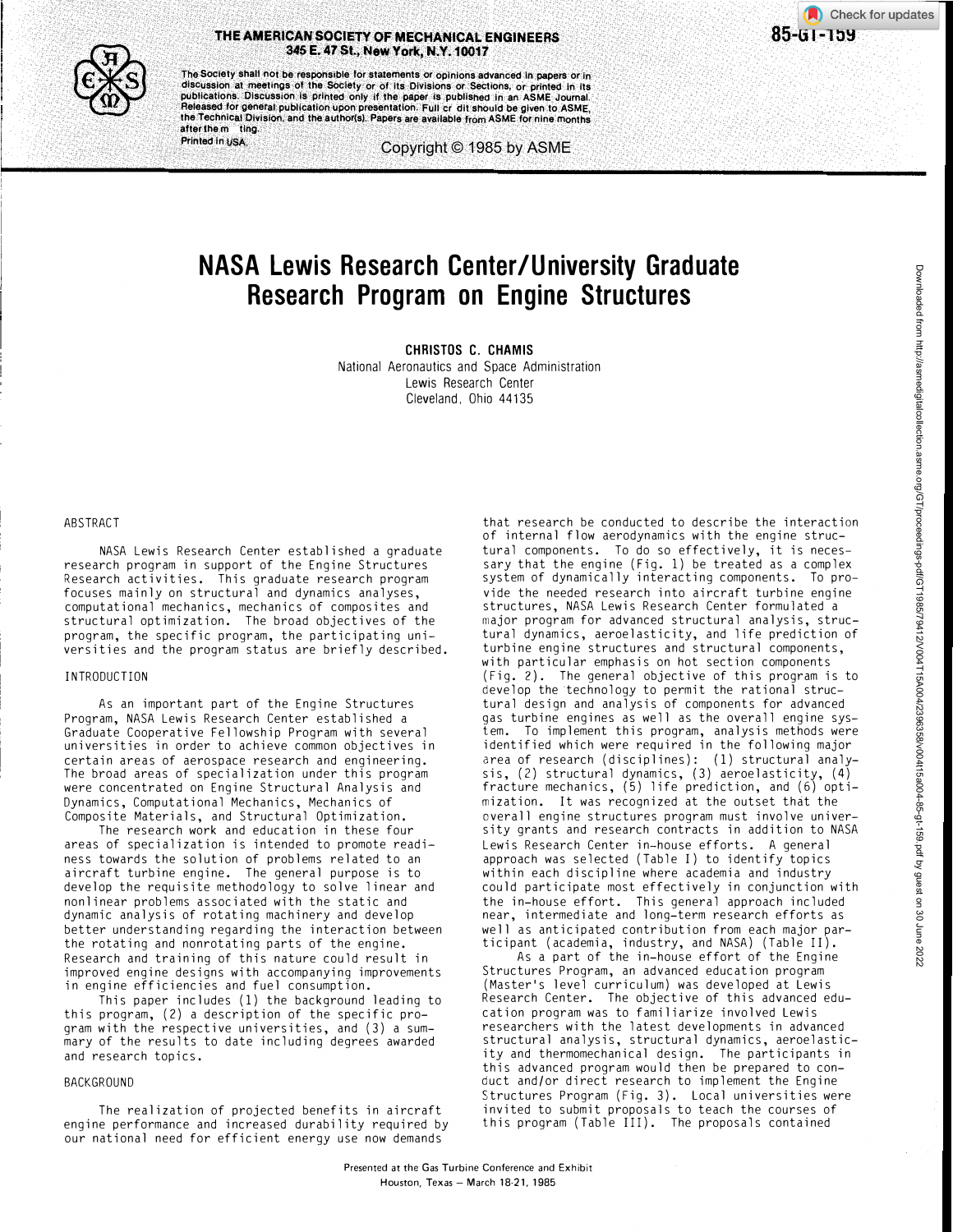detailed information on schedules, instructors, textbooks, and assignments. The University of Akron was selected to conduct the program.

In order to help interested and qualified university investigators decide how they would like to participate in the Engine Structures Program, through university grants, a 1-1/2 day workshop was held at Lewis Research Center on October 10-11, 1979 (Table IV). The major discipline areas with requisite generic and fundamental research (Table V) were described during the workshop. University investigators were invited to submit research grant proposals which were in their specialty and which were consistent with the generic fundamental research needed in support of the engine structures program. The number of proposals received and selected in the various technology areas are summarized in Table VI. The program summarized in Table VII constitutes the " NASA Lewis Research Center Engine Structures Grants Program". Grants awarded in support of the graduate assistantships (University of Arizona) and graduate fellowships (The Akron University) are also included in this table.

The graduate assistantship and fellowship grants program is directed mainly towards the education and advanced training of future researchers in engine structures. Each student participant is required to spend 30 percent of his educational training time at NASA and the balance at his university. His course work is judiciously selected and tailored to prepare him for research work in his field of interest. A research topic is selected for each student while in residence at NASA, which is approved by the faculty of his university as his thesis topic for a Master's and/or a Ph.D. degree. Collectively, these grants constitute the "NASA Lewis Research Center/University Graduate Research Program on Engine Structures" and are described in subsequent sections.

#### GRADUATE RESEARCH ASSISTANTSHIPS

#### University of Arizona

A general consensus expressed at the NASA Lewis Research Center/University Workshop was that modern computational methods encompass a large share of the methodology development needed in support of the engine structures program. Difficult problems within each discipline (Table V) can only be solved by personnel trained in the fundamentals of engineering and possessing advanced computing skills. Present undergraduate engineering curricula do not generally prepare such personnel. The alternative for preparing such personnel is through highly focussed graduate studies. As a consequence, a graduate research program on "Computational Structural Apprenticeships" was proposed by the University of Arizona and was selected for support under NASA Grant NAG 3-45.

The program consisted of a 15-month Master's degree program wherein the students spent six months at NASA Lewis Research Center, three months before, and three months after an academic year program at the University of Arizona. A Master's Report on a project of interest to the Center to be supervised by faculty at the University and research staff from the Center was also required. The program contained a heavy dose of numerical analysis and emphasized an engineering approach to current problems. The proposal asked for three students each year for two years.

The educational program at the University of Arizona was formulated as summarized in Table VIII. This program varied somewhat according to the individual students desires. The elective subjects included at least 25 different courses offered by the Aerospace and Mechanical Engineering, Engineering Mechanics,

Computer Science, Civil Engineering, Electrical Engineering and Mathematics Departments.

The Master's report topics were selected jointly by NASA research scientists and the students and approved by the university. The educational program and project activity was tailored to help the students acquire the knowledge and ability to successfully complete their research. The research was carried out with the assistance of the NASA research staff and the program faculty.

Six students were selected and awarded Computational Structural apprenticeship grants. This was done through national advertising in university engineering departments and by personally contacting top engineering and science students at the University of Arizona. Top applicants were selected by the principal investigators. A brief discussion of the research projects of the participants follows.

#### BRIEF DESCRIPTION OF RESEARCH TOPICS

## 1. Research Topic: A Model Formulation of Loads and Clearances Between Engine Rotor and Case Due to Blade Loss

Using modal syntheses, the interaction of the rotor and casing in blade loss situations was mathematically formulated and the assumptions and simplifications identified. The resulting equation is a second order differential equation which is nonlinear in displacement and velocity terms with nonsymmetric matrices in blade loss analysis. A fourth order Adams Predictor corrector method with a fourth order Runge-Kutta starter routine was chosen. The routine was tested against analytical solutions, NASTRAN, and published examples. The results showed the routine was accurate. Using the program developed, specific blade loss problems were solved. Changes in parameters such as bearing stiffness and location were also examined, and their impact on design clearances between engine rotor and case investigated.

#### 2. Research Topic: Fvaluation of Plasticity-Creep Models for Nonlinear Stress Analysis

Plasticity-creep models available in MARC (trade name for a general purpose, finite element structural/ stress analysis computer program) were evaluated for the analysis of test specimens designed to simulate cyclic plasticity in aircraft turbine blades. These models were used to describe the cyclic plasticitycreep of a benchmark notch test specimen. Specifically, the benchmark test specimen was analyzed using the isotropic kinematic, combined isotropic kinematic, ORNL and Mroz models in MARC as well as a viscoplastic model developed under a NASA contract. These models were evaluated with respect to (1) correlation with experimental data, (2) computational efficiency, (3) input data requirements, (4) ease of user model set-up for analysis, and (5) ease in displaying and interpreting results.

# 3. Research Topic: Computerized Analysis of Hybrid Composite Structures

Available computer programs at Lewis for hybrid composite micromechanics were integrated into one computer program. Laminate theory equations for hybrid composites were coded and made a part of this integrated computer program. The computer program was designed to be used in either the batch or interactive modes. Appropriate interphase routines were developed to couple this program with NASTRAN. The resulting ''second-level-integrated program" can be used to analyze engine structural components such as blades, frames, and casings made from hybrid composites and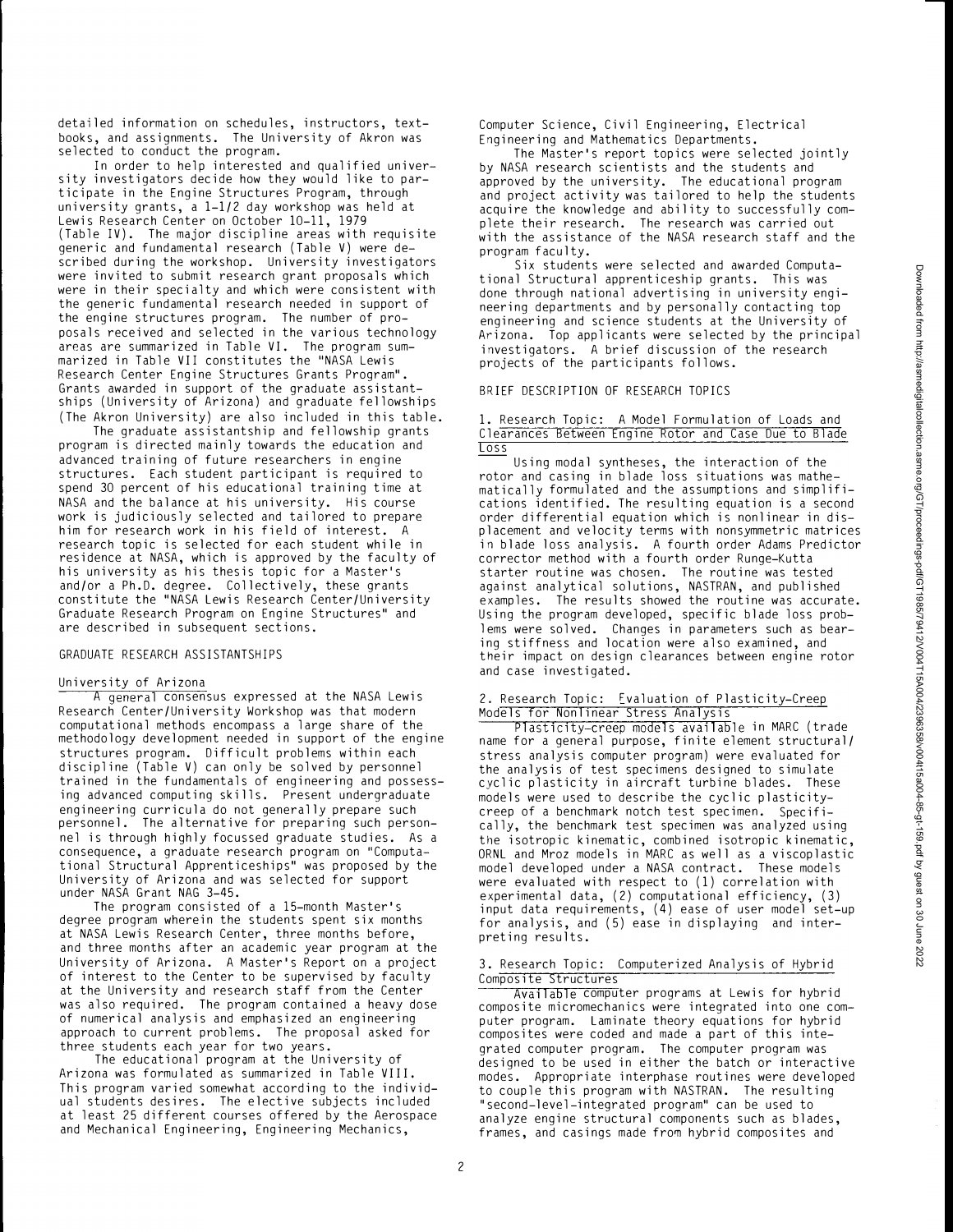subjected to engine operating loads including temperature and moisture. This research led to the development of the INHYD computer code which is available from COSMIC.

4. Research Topic: A Parametric Study of the Free Vibration Characteristics of Rotating Cantilever Blades

The governing differential equations of motion suitable for describing bending in two perpendicular principal planes and torsion of a rotating cantilevered blade were established using Hamilton's variational principle. These equations were developed for a long, slender, homogeneous, isotropic beam with variable mass and stiffness properties, elastic and tension axis offsets, and variable built-in twist. The three integropartial differential equations with variable coefficients were used in a computer program ASTROMIC (Aeroelastic Structural Response of a Mistuned Cascade) to determine the aeroelastic stability characteristics of nonuniform blades of bladed-disk assemblies.

#### 5. Research Topic: Structural Response of a Layered Composite Beam with Progressively Weaker Adhesive Layers

Environmental conditions can cause softening of layered composites in a structure. The adhesive layers soften faster than the composite layers, which causes the structural response to change.

A beam composed of four composite layers joined together with three adhesive layers was analyzed with the finite element method. The finite element computer program NASTRAN was used to study the bending, buckling, natural modes, and frequency response of the beam. Quadrilateral membrane elements were used to model the composite and adhesive layers of the beam. Softening of the adhesive layers was represented by a reduction of Young's Modulus. Eight different values of adhesive modulus were used for the bending, buckling, and modal analyses; three were used for the frequency response problem.

#### GRADUATE COOPERATIVE FELLOWSHIP

#### The University of Akron

Following the NASA Lewis/University Workshop, the University of Akron and the NASA Lewis Research Center established a Graduate Cooperative Fellowship Program under NASA Grant NAG 3-50 in order to achieve common objectives in certain areas of aerospace engineering. Through this program, NASA broadened the base for new ideas to develop and bring fresh inspiration into the solution of complex problems of propulsion systems by increasing the availability of young talent for immediate employment in the aerospace industry.

The University of Akron benefited from this fellowship program by providing greater depths to its graduate programs, and by attracting high quality students to the University which concentrated their efforts on current research needs. Under this program, the selected students had the opportunity to fully utilize the teaching and research expertise of the university community and the technical expertise of the NASA Lewis Research Center.

Based on the objectives stated above and by also taking into consideration the close geographical proximity between the two institutions, as well as past and present technical exchanges, the Graduate Fellowship Program is organized and administered in a way which is expected to produce optimum results for both NASA and The University of Akron. On a competitive basis, the graduate students selected to participate in this Fellowship Program are under the tutelage of University of Akron faculty and adjunct professors

appointed from NASA personnel. Each student spends about 30 percent of his educational training time at NASA and the balance at The University of Akron.

His residency at the NASA Lewis Research Center consists of a suitable continuous time interval, usually during the summer months and/or during Christmas recess, followed by a suitable part-time residency during school periods. In this way the fellowship students maintain continuous contact with both institutions during the whole educational period required for their graduate degree. The degree is awarded to the student when the academic requirements at The University of Akron, as well as his NASA residency, are completed.

During his NASA residency, the student performs research work on a problem of his choice, which is selected from a group of problem areas that are of interest to NASA. A master's and/or doctoral degree is expected to be completed as a result of this research work. The broad areas of specialization under this fellowship program are as follows: (1) Engine Structural Analysis and Dynamics, (2) Computational Mechanics, (3) Mechanics of Composite Materials, and (4) Structural Optimization. The graduate fellowships are expected to be evenly distributed among the four areas outlined above. The program is summarized in Table IX. The research topics are briefly described subsequently.

# BRIEF DESCRIPTION OF RESEARCH TOPICS

#### 1. Research Topic: Structural Optimization of Variable Cross Section Components

This research includes a preliminary study of a cantilever beam of variable circular cross section along its length. Its end diameters, DB and DT, and its constant wall thickness, t, are the design variables which are to be optimized for a given load condition. The design variables and the selected load conditions involve a uniformly distributed load and a point load at the free end. The objective of the research is to develop a FORTRAN program which will incorporate an optimization technique wherein the design variables are optimized in such a way as to make the weight of the beam a minimum. The design variables are determined by satisfying a number of constraint equations which are used to maximize the beam's flexural stress, the deflection at the free end, critical buckling, and its fundamental natural frequency.

#### 2. Research Topic: Mesh Refinement Criteria

This research includes a study of a heuristic mesh refinement criteria based upon the establishment of patterns formed by the gradients and variations of typical finite element output (such as displacements, stresses and strains). The detection of these patterns is accomplished numerically considering such measures as standard deviation, mean, integral square error and the comparison of maximum values along given lines of action. The application of such a criteria would appear most useful in situations where a problem is well defined geometrically, yet is being subjected to multiple loading histories or being analyzed iteratively. In such situations an engineer, not wishing to stop at each time step to inspect the adequacy of his model, might require a computationally simple and storage efficient criteria which could supply needed decision making information to a self adaptive mesh refinement program.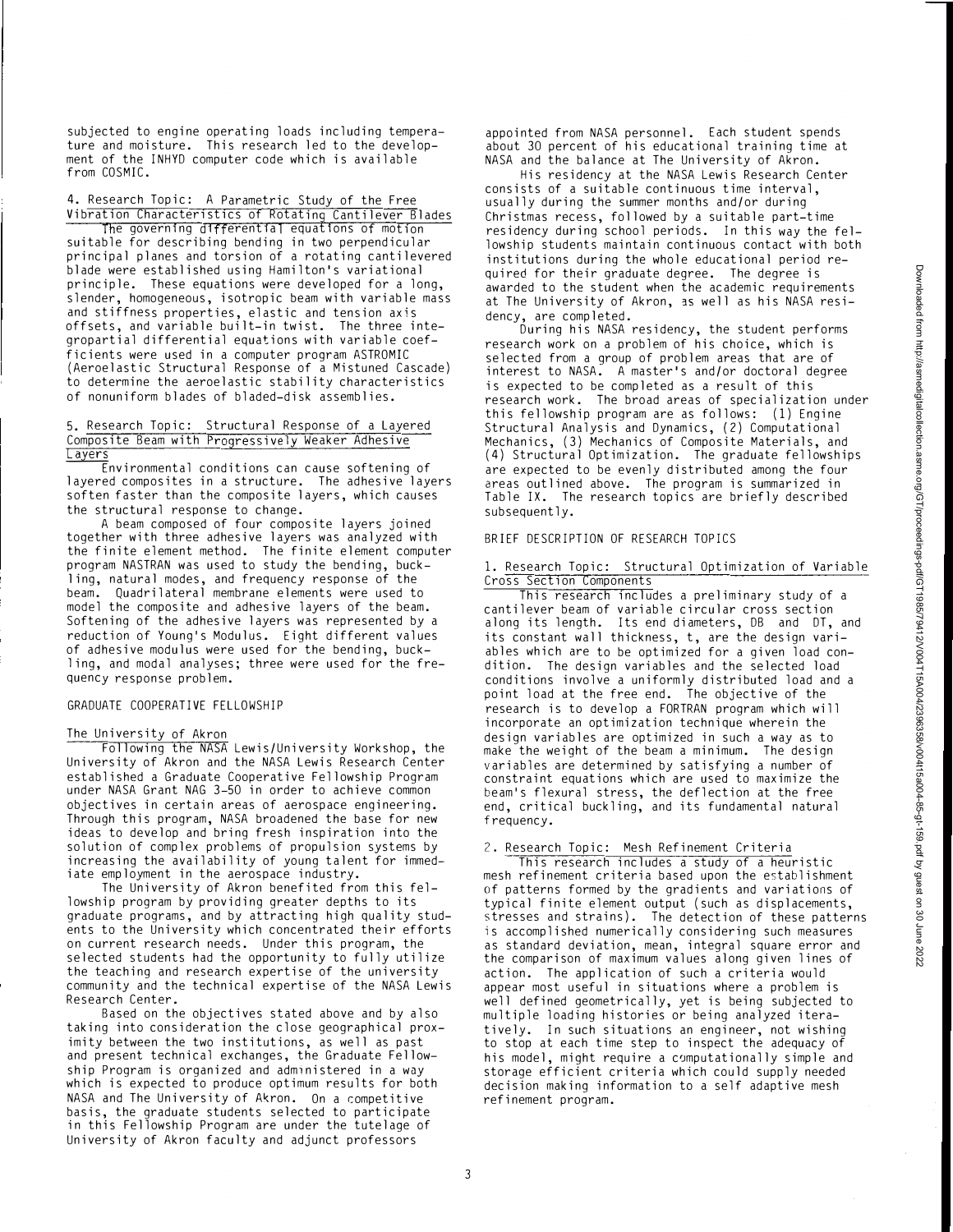3. Research Topic: Nonlinear Constitutive Relation  $ship<sub>s</sub>$ 

This research deals with the experimental evaluation of available constitutive relationships of high temperature superalloys. Isothermal and nonisothermal loadings are applied at temperatures ranging from 800 to 1200 °F. The results obtained will be compared with those predicted using available constitutive relationships in order to determine their applicability in this temperature range.

4. Research Topic: High Velocity Impact of Composites This research involves experimental and analytical research work on high velocity impact using Coupled Eulerian-Lagrangian Finite Element (CELFE) where the impacted structure was separated into two regions: the first region in the Eulerian zone surrounding the point of impact, and the second one in the Lagrangian zone between the two regions where the coordinate meshes of both theories come together . The Eulerian system is best suited for large displacements coupled with material "flow" encountered in the vicinity of the impact. Experiments will be performed on fiber composite specimens. The results obtained from these experiments will be compared with the predicted values.

# 5. Research Topic: Dynamic Response of Fluid Coupled Coaxial Cylinders

This research involved a comprehensive literature review and a study of the hydrodynamic response of fluid coupled coaxial cylinders, which included fluidstructural interactions and the associated influential parameters. The review and study covered both experimental and theoretical work with numerical solutions using the methods of finite difference and finite element. The Navier-Stokes equations were used to derive inertia and damping forces as a function of the oscillating circular coaxial shell mode shapes which bound viscous fluid within a finite length annular region. Simple expression axial mode coefficients were derived that may be used with the virtual mass and damping approach. Important points developed were the significant effect of shell or shaft mode shape on fluid film pressure and the use of the finite element displacement modal method to solve fluid coupled cylinder modal time-history and spectrum response analysis.

#### 6. Research Topic: Structural Optimization of Turbine Vanes

��This research deals with the determination of an optimum aerodynamic shape of engine stator vanes which are subjected to varying dynamic and thermal loadings. The initial phases of this research included simplified vane shapes to determine thermal stress distributions in these vanes and their barrier coating.

# 7. Research Topic: Rotor Dynamics - Data Acquisition/ Reduction Methods

This research deals with the design of a graphics subsystem to be added to the Bladed-Disk Data Acquisition System (BDDAS) which was developed by the NASA Lewis Research Center. This addition of graphics viewing modes was to be accomplished without substantial modification of the existing BDDAS as much as possible, and, by using equipment and parts available in stock at Lewis Research Center.

The BDDAS can record large amounts of data in a very short period of time, approximately 400 000 data points in 70 ms. Presently the only means of analyzing this data is by Fast Fourier Transform techniques, which is done off line. Since there is no real-time mode giving information about the bladed-disk assembly, the operator has to guess when the best time would be

to collect data. Along with the real-time mode, Lewis Research Center recognizes the need for a postprocessing visual mode that allows viewing of detailed blade motion as a supplement to Fast Fourier Transform analyzer frequency output. Accordingly, the research required a design of a graphics subsystem to be added to the BDDAS.

## 8. Research Topic: Composite Micromechanics/Finite Element Substructuring

This research involved the use of finite element substructuring to predict unidirectional fiber composite hygral (moisture), thermal, and mechanical properties. COSMIC NASTRAN and MSC/MASTRAN were used to perform the finite element analysis. The results obtained from the finite element model were compared with those obtained from simplified composite micromechanics equations. A unidirectional composite structure made of boron/HM-expoxy, S-glass/IMHS-expoxy and AS/IMHS-expoxy was studied. The finite element analysis was performed using three-dimensional isoparametric brick elements and two distinct models. The first model consisted of a single cell (one fiber surrounded by matrix) to form a square. The second model used the single cell and substructuring to form a nine-cell square array. To compare computer time and results with the nine-cell superelement model, another ninecell model was constructed using conventional mesh generation techniques. An independent computer program consisting of the simplified micromechanics equation was developed to predict the hygral, thermal, and mechanical properties for this comparison. The results indicate that advanced techniques can be used advantageously for fiber composite micromechanics.

#### 9. Research Topic: Preprocessors For Finite Element Analysis

This research involved the development of a unified preprocessor for finite element analysis. The objective of this research was to design a logical input sequence for Finite Element Analysis, so that the effort required for preparing the data can be reduced and the chance of making mistakes can be minimized. The data were interpreted for different finite element codes so that the user does not have to learn the input format of various programs. The result of the research was a computer code module called MESHGEN (Mesh Generator).

One feature of MESHGEN is its macrostructure approach to input. There are certain groups of data, or types of information common to many finite element programs. These general groups are control cards, mesh cards (including mode, element, and boundary initial conditions), property cards, and loading cards. For MESHGEN to differentiate between these, the groups need only start with a title card designated \*CONTROL, \*MESH, etc. Thus, as long as the information in any particular group remains in the proper order, the larger macrogroups can be input in any order.

## 10. Research Topic: Nonlinear Analysis of Tungsten-Fiber-Reinforced Superalloy Turbine Blades

This research involved the development of a unique " upward-integrated top-down-structured" capability for nonlinear analysis of high-temperature multilayered fiber composite structures. A special purpose computer code was developed (nonlinear COBSTRAN) which is specifically tailored for the nonlinear analysis of tungsten-fiber-reinforced superalloy (TFRS) composite turbine blade/vane components of gas turbine engines. Special features of this computational capability include accounting of; micro- and macro-heterogeneity,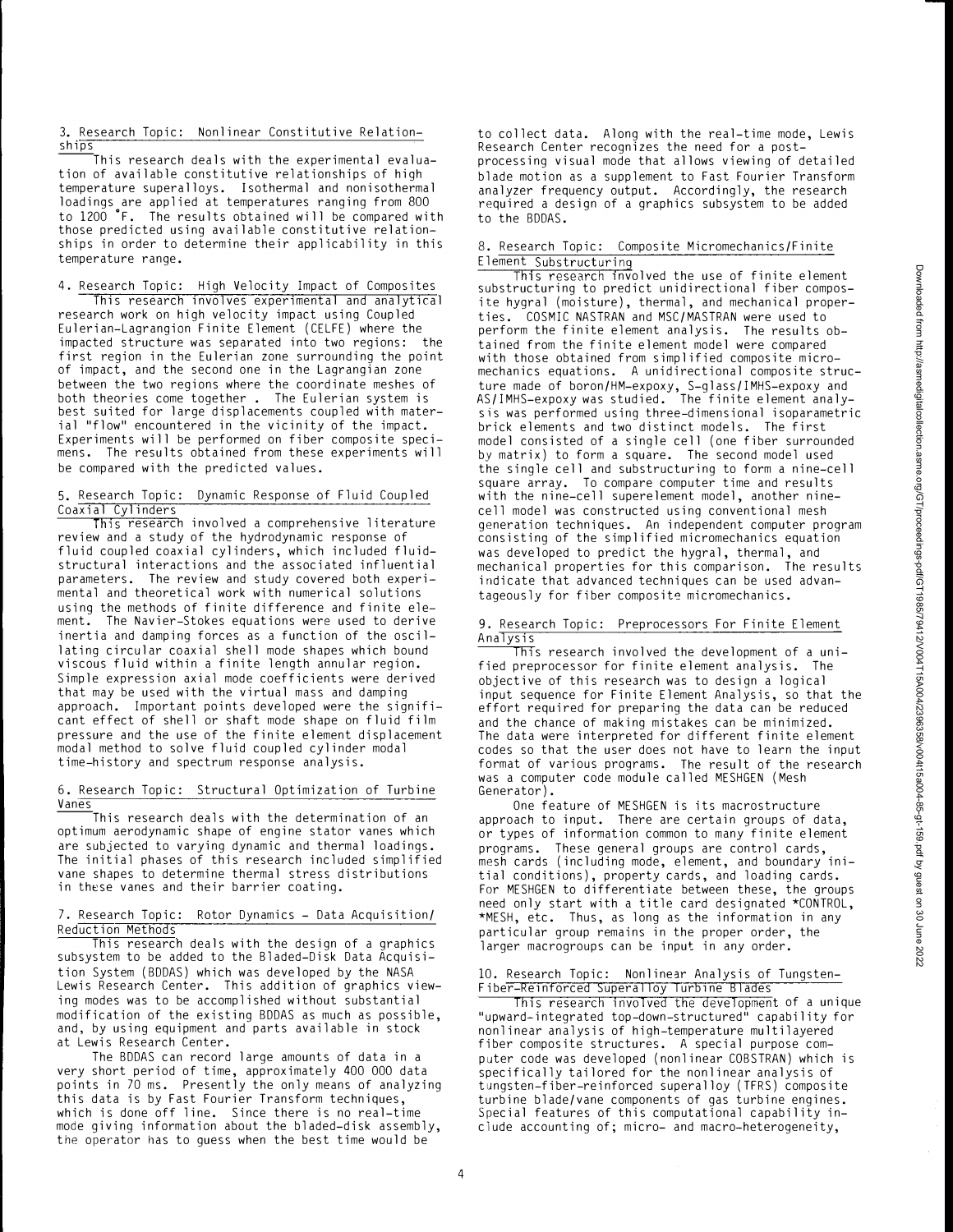nonlinear (stress-temperature-time dependent) and anisotropic material behavior, and fiber degradation. A demonstration problem is presented to manifest the utility of the upward-integrated top-down-structured approach, in general, and to illustrate the present capability represented by the nonlinear COBSTRAN code. Results indicate that nonlinear COBSTRAN provides the means for relating the local nonlinear and anisotropic material behavior of the composite constituents to the global response of the turbine blade/vane structure.

### 11. Research Topic: Parametric Studies of Swept Tuboprops

 $\overline{\text{This}}$  research involves the sensitivity of advanced turboprops on the design variables sweep and twist. Specifically, these design variables are first selected to provide an aerodynamically acceptable turboprop design. This design is then analyzed to ascertain its adequacy for all other mechanical design requirements. The analysis requires nonlinear displacement analysis and attendant vibration modes, frequencies and flutter.

# 12. Research Topic: Experimental Studies of Uncentral1zed Squeeze Film Dampers

This research focused on the development of an experimental procedure for the determination of the vibrational response of uncentralized squeeze film dampers with and without end seals. A complete literature review to determine the state of the art on the

subject was performed. Also, a study of what is required to design and build an experimental rotor system for experimental studies on squeeze film dampers was performed. The experimental rotor can be operated with or without end seals to conduct an experimental study of the system's vibrational response. Inlet pressure, viscosity and clearance were each found to have a great influence on damper performance. Comparisons were made with the results found in available literature and with a simplified computer analysis. Suggestions are included for design improvements and for future work.

# CONCLUDING REMARKS

The NASA Lewis Research Center/University Graduate Research Program on Engine Structures has been very successful. Fourteen of the participating students completed the program. Eleven of these received their Masters Degree. One received a Ph.D. Degree. Four enrolled in Ph.D. programs and four accepted employment at NASA Lewis. It is the consensus of those associated with this program that a program such as this is a very effective means of educating and preparing young researchers to conduct research in highly specialized and complex technical disciplines. Participation in this program helped also to improve performance in the classroom since the subject matter was closely related to the participant's research work.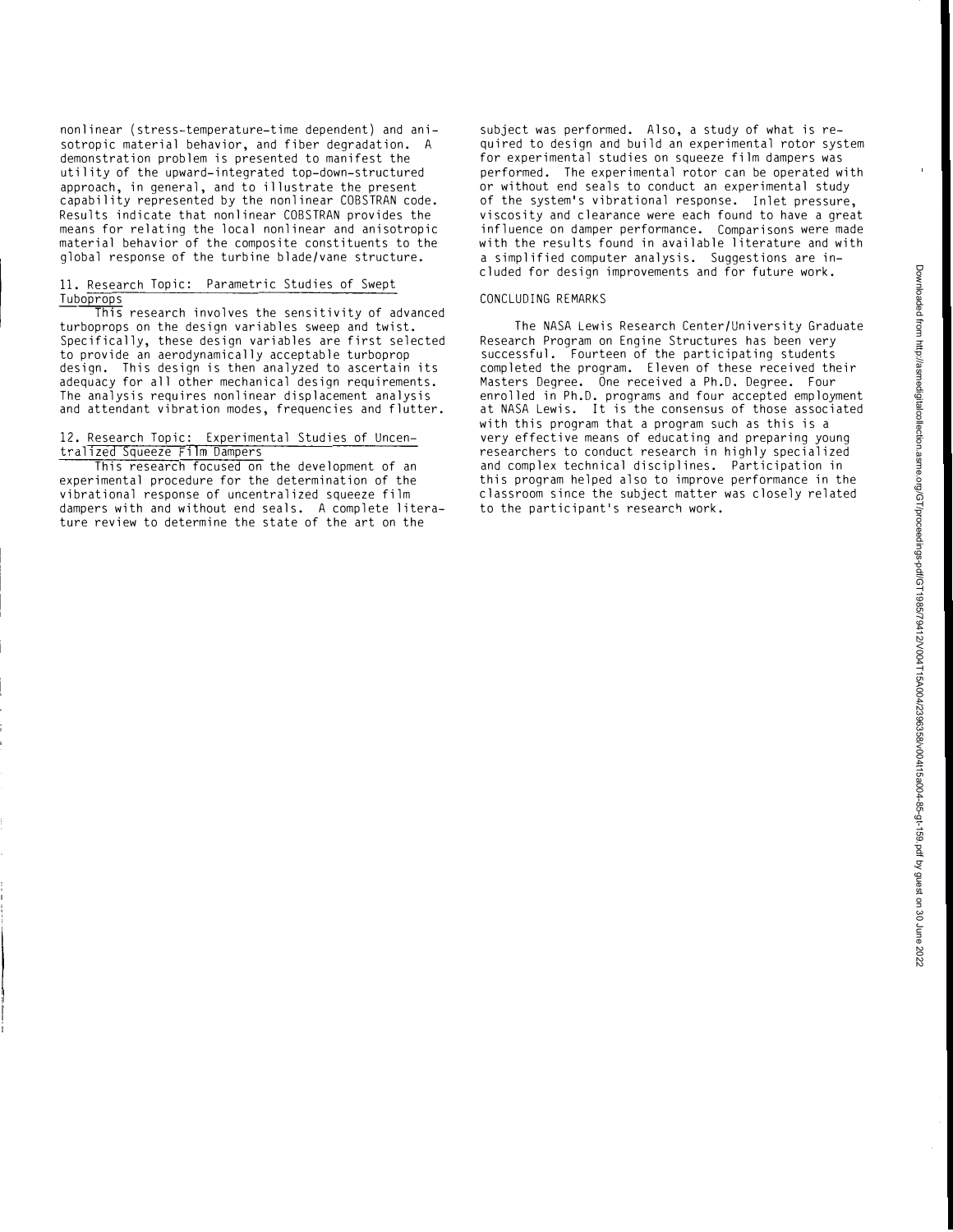# TABLE I. - GENERAL APPROACH TO ENGINE STRUCTURES RESEARCH FOR METHODOLOGY DEVELOPMENT

| Generic research<br>Applied research | Fundamental level, mainly grants, in-house<br>General problem area, components level mostly contracts;<br>low level in-house |
|--------------------------------------|------------------------------------------------------------------------------------------------------------------------------|
| Specific research                    | Near term or current problems contracts, selective in-<br>house                                                              |
|                                      | Graduate fellowships Educational, both faculty and future researchers                                                        |

TABLE II. - PROGRAM IMPLEMENTATION RESOURCES AND PARTICIPANTS

| Goal                                         | Participant impact |                       |                      |
|----------------------------------------------|--------------------|-----------------------|----------------------|
|                                              | In-house           | Contract,<br>industry | Grant,<br>university |
| Near term,<br>specific research              | Minor              | Major                 | Negligible           |
| Intermediate,<br>applied research            | Significant        | Considerable          | lMinor               |
| Long term, generic<br>research and education | Considerable       | Considerable          | Significant          |

# TABLE III. - ENGINE STRUCTURAL ANAL YSIS ADVANCED TRAINING PROGRAM

CURRICULUM SUMMARY

| First quarter                       | Second quarter                                                                        | Third quarter                               |
|-------------------------------------|---------------------------------------------------------------------------------------|---------------------------------------------|
| 1.1 Advanced Mechanics of Materials | 2.1 Advanced Mechanical Behavior<br>of Materials (Fatique,<br>Creep, Life Prediction) | 3.1 Theory of Elasticity<br>and Plasticity  |
| 11.2 Advanced Vibrations            | 2.2 Structural Dynamics                                                               | 3.2 Random and Acoustic<br>Vibrations       |
| 1.3 Advanced Structural Analysis    | 2.3 Theory of Plates, Shells,<br>and Buckling                                         | 3.3 Themo-Mechanical<br>Analysis and Design |
| 1.4 Applied Numerical Methods       | 2.4 Finite Element Theory                                                             | 3.4 Aeroelasticity                          |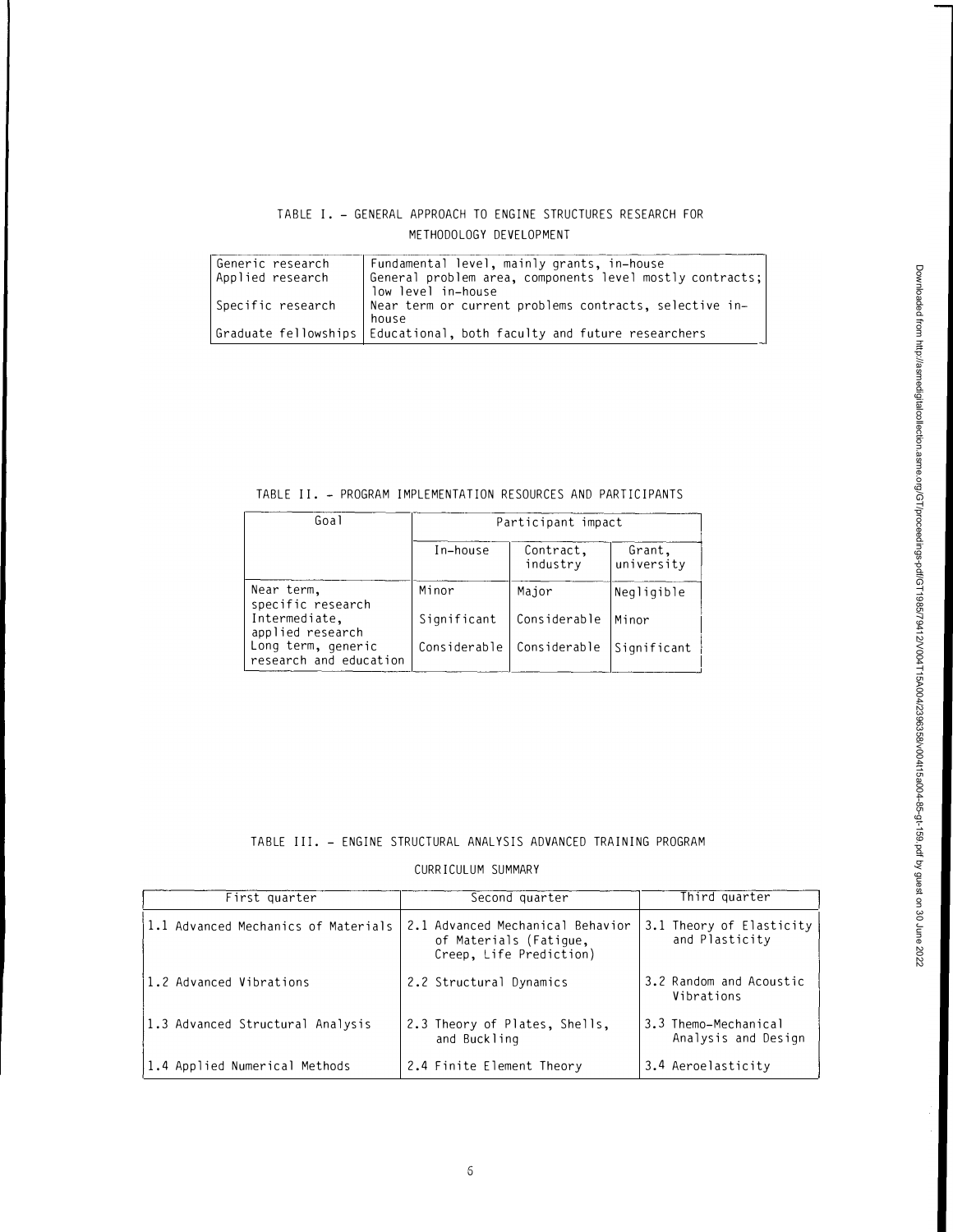| Discipline                                                                                                                                                               | Proposals<br>received | Proposals<br>selected for<br>support |
|--------------------------------------------------------------------------------------------------------------------------------------------------------------------------|-----------------------|--------------------------------------|
| Nonlinear constitutive relationships<br>Aeroelasticity and vibrations<br>Advanced structural analysis<br>Nonlinear fracture mechanics<br>Life prediction<br>Optimization |                       |                                      |
| Totals                                                                                                                                                                   |                       |                                      |

# TABLE VI. - SUMMARY OF GRANT PROPOSALS RECEIVED AND SELECTED FROM THE WORKSHOP

# TABLE V. - DISCIPLINES SELECTED FOR GENERIC AND FUNDAMENTAL RESEARCH IN SUPPORT OF THE ENGINE STRUCTURES PROGRAM

| Discipline                           | Generic and fundamental research                                                                      |
|--------------------------------------|-------------------------------------------------------------------------------------------------------|
| Nonlinear constitutive relationships | Three-dimensional cyclic stress, tempera-<br>ture, creep, ratcheting                                  |
| Aeroelasticity and vibrations        | Interaction $-$ rotor/flexible shaft,<br>shaft/bearing, fluid/structure, forcing<br>function models   |
| Advanced structural analysis         | Dyn. Substructuring, C.E.A. for nonlinear<br>solutions, F.E. with holes, S.A. solution<br>strategies. |
| Nonlinear fracture mechanics         | Requisite methodology, critical param-<br>eters, models for crack growth and<br>fracture              |
| Life prediction                      | Methodology and models based on:<br>engineering, micromechanistic,<br>probabalistic.                  |
| Optimization                         | Formulation strategies, algorithm packag-<br>ing multiple objective functions                         |

TABLE IV. - LeRC/Univ. - WORKSHOP ON ENGINE STRUCTURES

| Objective:    | Invite university investigators to participate, commensurate<br>with their interests and expertise, in support of this program. |
|---------------|---------------------------------------------------------------------------------------------------------------------------------|
| Dates held:   | October 10-11, 1979                                                                                                             |
| Invited:      | About 150 investigators throughout the U.S.A.                                                                                   |
| Attended:     | 80                                                                                                                              |
| Universities: |                                                                                                                                 |

During the workshop we described the engine structures program and the disciplines that were identified for fundamental research support.

 $\mathbf{r}$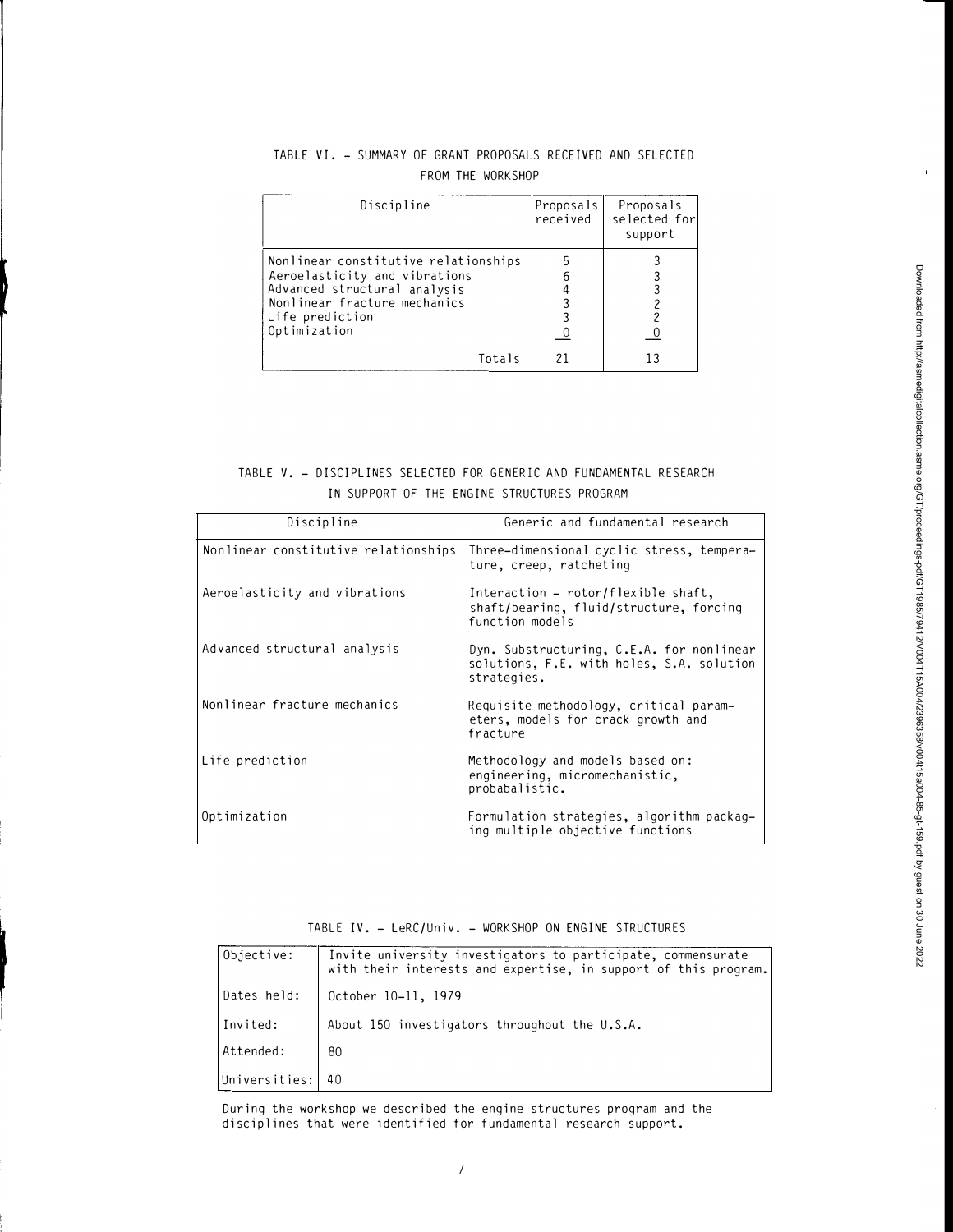# TABLE VII. - UNIVERSITY GRANTS SUMMARY - EXISTING AND INCLUDING THOSE

# FROM THE WORKSHOP

| Discipline                              | Number of<br>grants |
|-----------------------------------------|---------------------|
| Nonlinear constitutive relationships    |                     |
| Aeroelasticity and vibrations           |                     |
| Advanced structural analysis            |                     |
| Nonlinear fracture mechanics            |                     |
| Life prediction                         |                     |
| Composite analysis                      |                     |
| Graduate assistantships and fellowships |                     |
| Totals                                  |                     |

#### TABLE VIII. - COMPUTATIONAL STRUCTURAL APPRENTICESHIPS SUMMARY OF COURSES (University of Arizona)

| First semester                                                                                                                                                                                                                                                                                   | Second semester                                                                                                                                                                                                                       |  |
|--------------------------------------------------------------------------------------------------------------------------------------------------------------------------------------------------------------------------------------------------------------------------------------------------|---------------------------------------------------------------------------------------------------------------------------------------------------------------------------------------------------------------------------------------|--|
| AME 539. Advanced Concepts in Finite<br>Element Analysis. F.E. Mathematics.<br>Applications to elasticity, heat con-<br>duction and fluid flow. Dynamics,<br>buckling, fracture mechanics.                                                                                                       | AME 538 Finite Element Analysis in<br>Nonlinear Solic Mechanics. Material<br>nonlinearity (elastic, plastic, visco-<br>elastic) geometric nonlinearity (finite<br>deformation), numerical solution methods<br>and nonlinear programs. |  |
| Math 475a. Mathematical Principles<br>of Numerical Analysis: Introduction<br>to theoretical numerical analysis<br>with applications to errors, inter-<br>polation, approximations. Numerical,<br>integration and differentiation;<br>solution of ordinary and partial<br>differential equations. | Math 475b.                                                                                                                                                                                                                            |  |
| Math 575a. Numerical Analysis:<br>Partial differential equations and<br>methods for their numerical solu-<br>tions; error analysis; stability;<br>linear and nonlinear equations of<br>different types; "weak" solutions.                                                                        | Math 575b.                                                                                                                                                                                                                            |  |
| AME 437. Engineering Program Design<br>and Implementation: Finite differ-<br>ence and finite element methods; mesh<br>generation and display; computer<br>graphics; program documentation and<br>maintenance.                                                                                    | EE571. Digital Systems Design:<br>Com-<br>puter organization, memory systems,<br>AHPL, control unit design, micropro-<br>gramming, input-output, computer arith-<br>metic, features of large computers, time<br>sharing.              |  |
| Flective                                                                                                                                                                                                                                                                                         | Flective                                                                                                                                                                                                                              |  |
| Master's Report Project                                                                                                                                                                                                                                                                          | Master's Report Project                                                                                                                                                                                                               |  |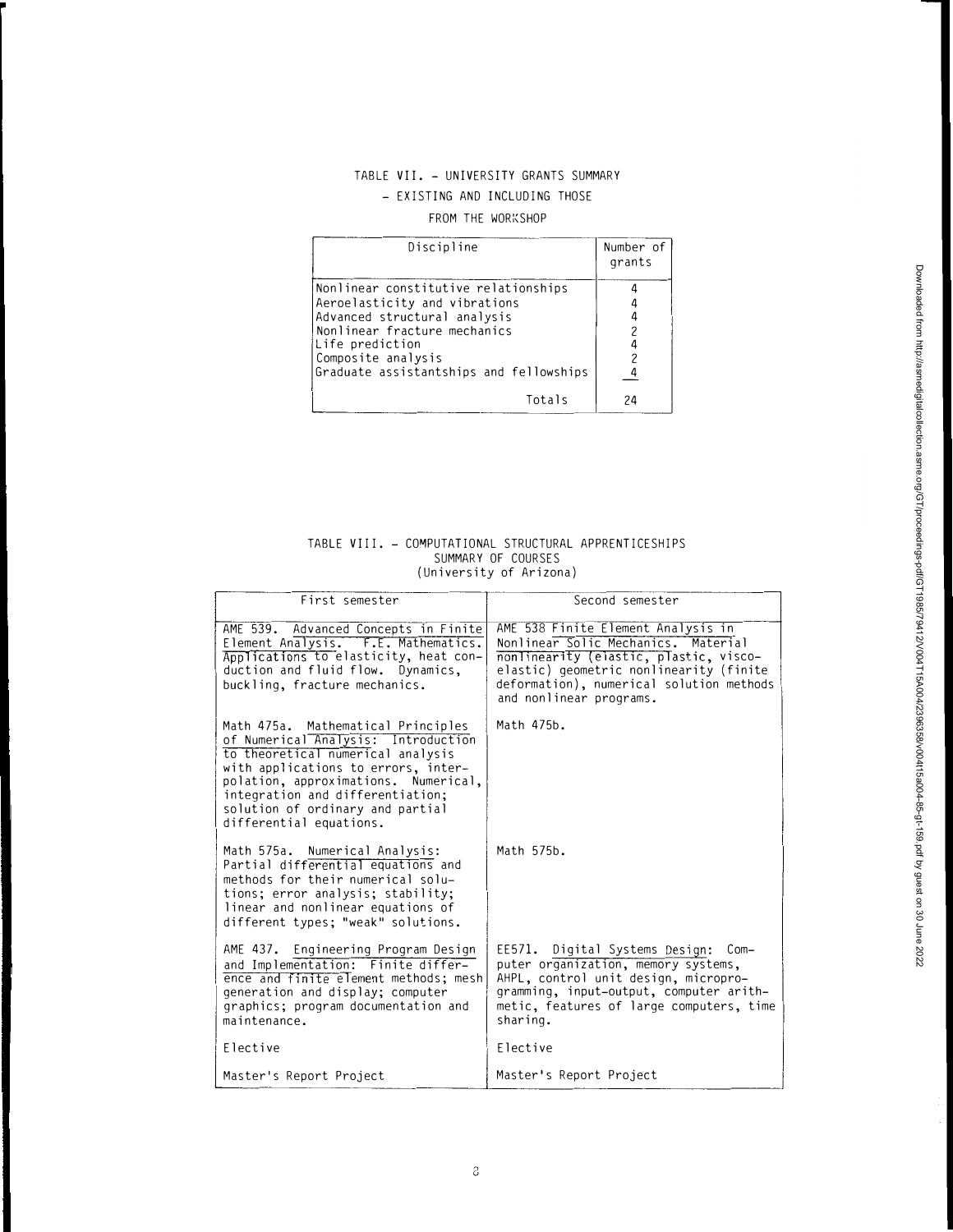| Research topic                                                               | Degree status                                      |
|------------------------------------------------------------------------------|----------------------------------------------------|
| Structural Optimization of Components With Defects                           | Ph.D. (third year)                                 |
| Dynamic Finite Element Remodeling                                            | Masters <sup>a</sup> (first year<br>Ph.D. student) |
| Nonlinear Constitutive Relationships                                         | Masters <sup>b</sup> (second year)                 |
| High Velocity Impact Testing and Analysis                                    | Masters thesis in<br>preparation                   |
| On the Dynamic Response of Fluid Coupled Coaxial<br>Cylinders                | Ph.D.d                                             |
| Structural Optimization of Turbine Vane                                      | Masters (changed spciality)                        |
| Rotor Dynamics-Data Acquisition/Reduction Methods                            | Masters <sup>a,b</sup>                             |
| Composite Micromechanic/Finite Element<br>Substructuring                     | Masters <sup>a,b</sup>                             |
| A Unified Preprocessor Finite Element Analysis                               | Masters <sup>a</sup>                               |
| Nonlinear Analysis of Tungsten-Fiber-Reinforced<br>Superalloy Turbine Blades | Masters <sup>a,b</sup>                             |
| Structural Analysis/Optimization of Turboprops                               | Masters (second year)                              |
| Experimental Study of Uncentralized Squeeze Film<br>Dampers                  | Masters <sup>d</sup>                               |

# TABLE IX. - GRADUATE RESEARCH PROGRAM - THE UNIVERSITY OF AKRON

aDegree awarded. b<br>Accepted employment at Lewis.



FIGURE 1. AIRCRAFT ENGINE